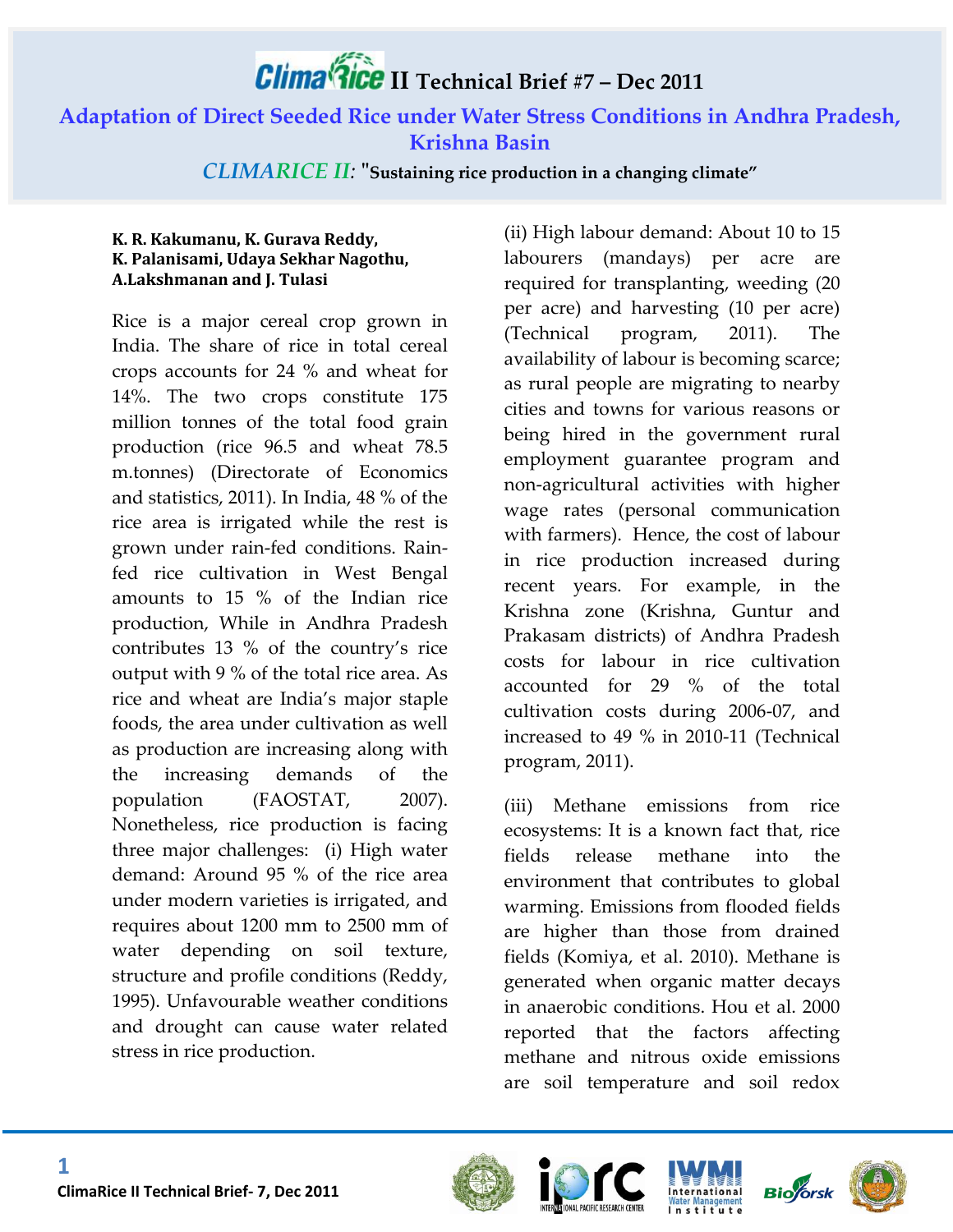potential, net irradiance and organic matter content. The IPCC 4<sup>th</sup> assessment report states that agriculture accounts for 50% of the methane emissions, 11% of these emissions come from rice production. Overall, South and East Asia are responsible for 82 % of methane emissions from rice production. Annually, 4.5 million tonnes of methane are emitted from paddy in India (Pepsico International, 2011). Rice cultivation is the second largest contributor of global agricultural methane after enteric fermentation. Estimation of methane emission from Indian paddy fields, therefore acquires a special significance (Lakshmanan et al., 2009).

Hence, to sustain rice production and ensure food security with the above mentioned challenges new adaptation strategies have to be developed. Field experiments that were tested in Climarice I (direct seed rice, alternate wetting and drying, SRI etc www.tnau.ac.in/climarice.) were validated on the farmers fields in 2010 and 2011. Results from direct seeded rice trials are presented and explained here.

#### **Direct seeding of paddy:**

The direct seeding of rice refers to the spreading of seeds in fields before or immediately after pre-monsoon showers. The method does not require raising and transplanting of seedlings.

The seeds are directly sown in the main field by spreading manually or with the help of a tractor and attached implements at a depth of 2-3 cm. Depending upon the availability of water fields need to be irrigated 45-60 days after sowing and turned into a wet system. Hence, the direct seeding method requires less water and labour, and has lower cultivation costs with comparatively equal grain yields than traditional systems and the crop matures in less duration. Nonetheless, weed growth is high in the directseeded rice and famers are using pre- and postemergence herbicides to overcome the problem. Moreover, the crop comes to an early harvest. Timely sowing gives farmers the possibility to take up a second pulse crop in time. This method can be a good measure when the monsoons are delayed and farmers do not have time and water to raise nurseries.The direct seeding method was validated in two villages (Jonnalagadda and Modukur located in Guntur district) located in the Nagarjuna Sagar and Krishna delta command areas of Krishna river basin. In Jonnalagadda village, direct seeding of rice is practiced for more than 20 years, in addition to the transplantation method depending upon water availability. Direct seeding method is localized in the village and has not been adequately validated from research perspective. Hence, CLIMARICE II project has started to document the experience of farmers, create awareness







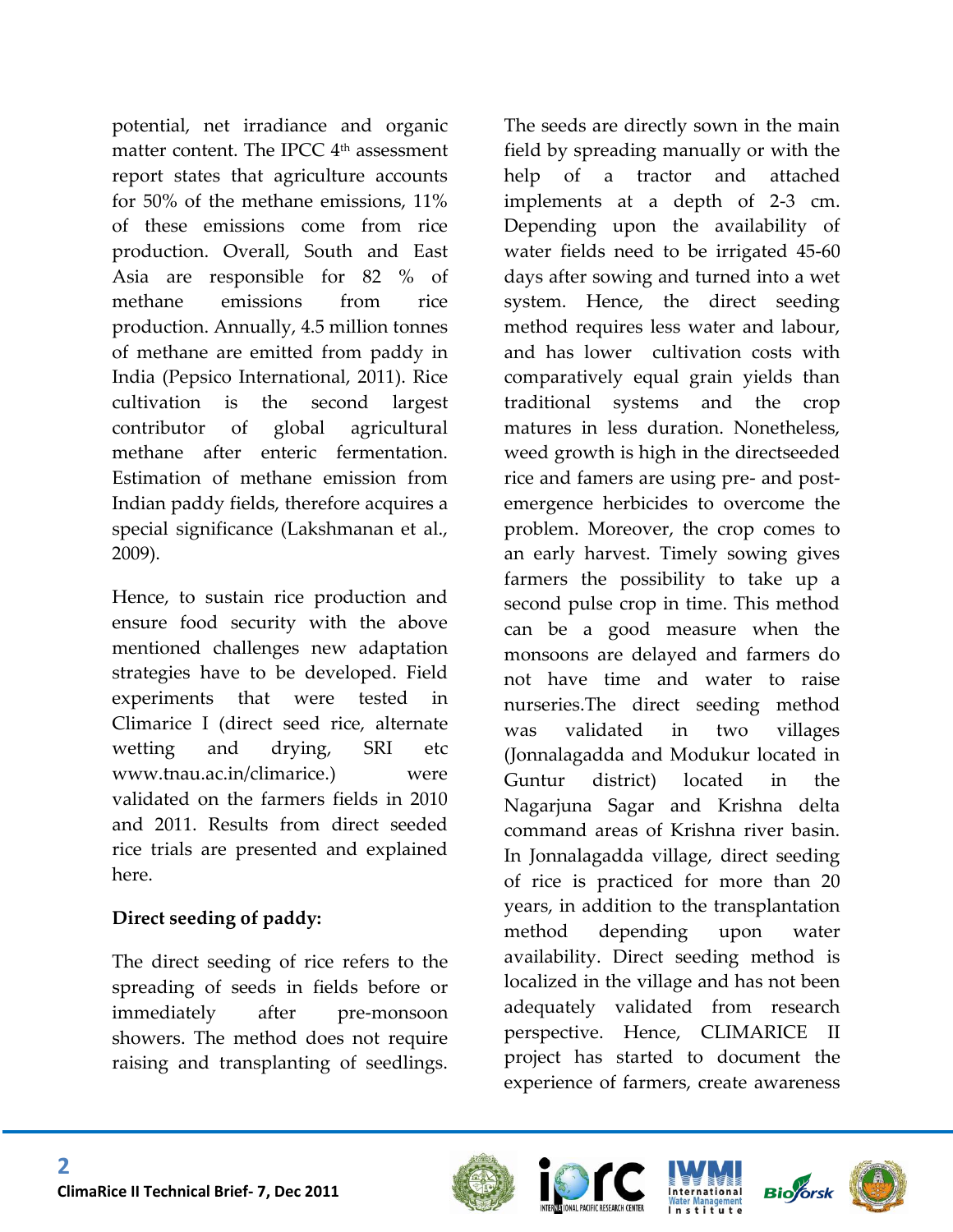about the practice and develop guidelines for scaling up together with local agricultural research station and government agencies



Picture 1: Direct seeding vs. manual transplantation at Modukur and Jonnalagadda village

#### **Data collection and analysis -2010 and 2011**

Jonnalagadda village is about 5 Km from the RARS, Lam. Hence, rainfall data from the research station was taken for the years 2010 and 2011 (Table 1). The amount of rainfall and the number of rainy days in the area was significantly higher in 2010 than normal years. Rainfall was 26% less in 2011 than the normal years, but there is no difference concerning the number of rainy days.

| Table 1: Meteorological data: RARS, Lam for 2010 and 2011 Kharif season |
|-------------------------------------------------------------------------|
|-------------------------------------------------------------------------|

|              | ັ<br>2011       |              | 2010     |              | Normal          |              |
|--------------|-----------------|--------------|----------|--------------|-----------------|--------------|
| Month        | <b>Rainfall</b> | No. of rainy | Rainfall | No. of rainy | <b>Rainfall</b> | No. of rainy |
|              | (mm)            | days         | (mm)     | days         | (mm)            | days         |
| June         | 52.4            | 6            | 78.1     | 7            | 110.3           | 6.8          |
| July         | 265.2           | 14           | 196.3    | 11           | 186.8           | 10.5         |
| August       | 244.6           | 14           | 240.5    | 14           | 183.9           | 10.9         |
| September    | 64.0            | 08           | 462.8    | 14           | 171.8           | 8.1          |
| October      | 62.8            | 05           | 977.7    | 09           | 166.4           | 7.9          |
| November     | $\Omega$        | $\Omega$     | 75.2     | 07           | 28.2            | 1.6          |
| December     | $\Omega$        | $\theta$     | 115.3    | 03           | 24.0            | 0.9          |
| <b>Total</b> | 689.0           | 47           | 1351.7   | 65           | 871.4           | 46.7         |

| Table 2: Meteorological data Tsundur Mandal for 2010 and 2011 Kharif season |  |  |
|-----------------------------------------------------------------------------|--|--|
|                                                                             |  |  |

| Month        |               | 2010              | 2011          |                   |  |
|--------------|---------------|-------------------|---------------|-------------------|--|
|              | Rainfall (mm) | No. of Rainy days | Rainfall (mm) | No. of Rainy days |  |
| June         | 138.4         | 5                 | 22.4          | 4                 |  |
| July         | 265.2         | 15                | 161.2         | 11                |  |
| August       | 145.6         | 14                | 156           |                   |  |
| September    | 225.6         | 13                | 59            | 5                 |  |
| October      | 187           | 8                 | 62.8          | 5                 |  |
| November     | 174.2         | 11                | $\Omega$      |                   |  |
| December     | 151.7         | 5                 | $\Omega$      | 0                 |  |
| <b>Total</b> | 1287.7        | 71                | 461.4         | 32                |  |







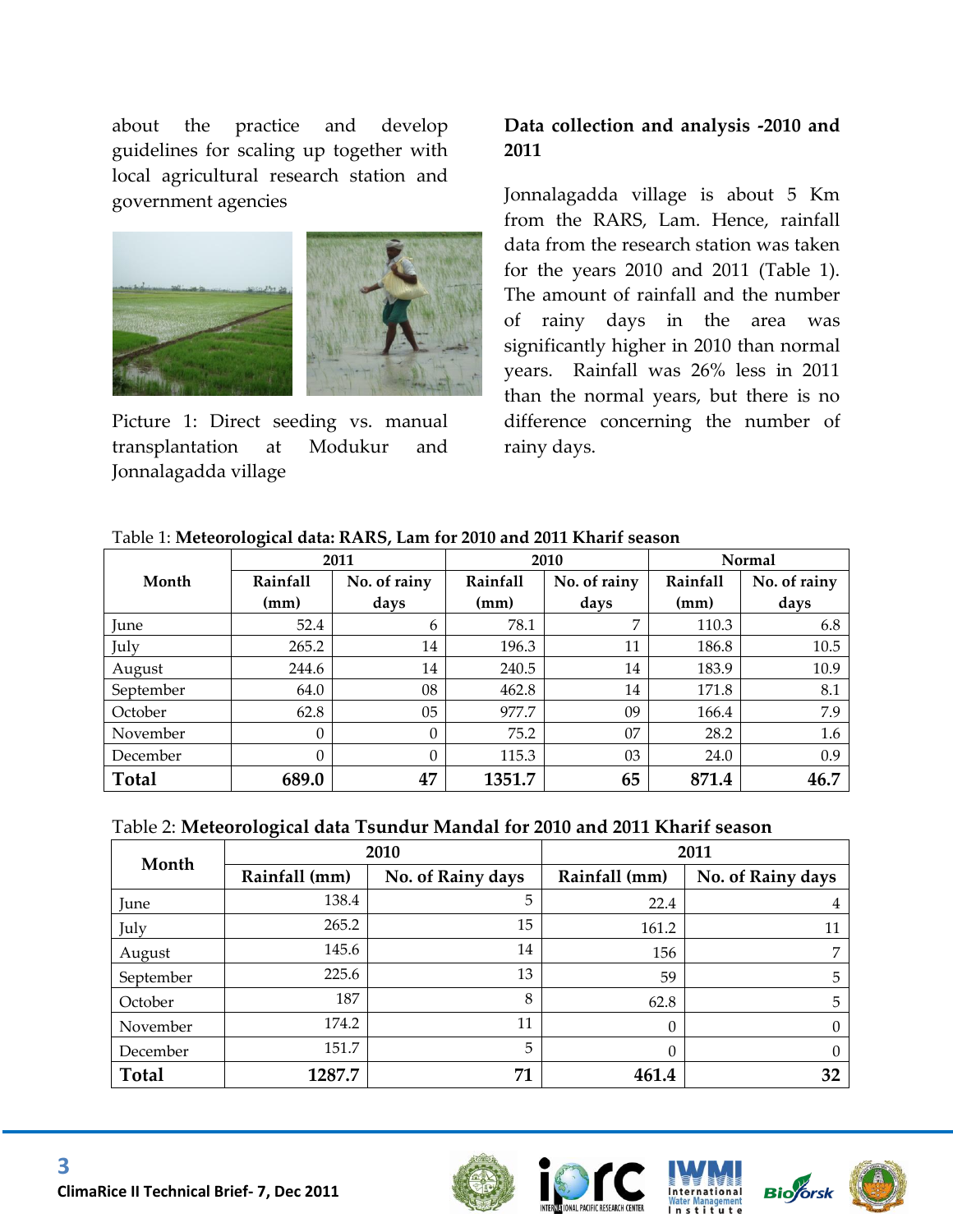The rainfall data from Tsundur mandal (Modukur village) also showed that there is a 50% decrease concerning the number of days with rainfall (table 2). The amount of rainfall is also less than 64% compared to 2010.

Biometrics cost of cultivation and water measurements were carried out in the farmers' fields at Jonnalgadda and Modukur villages. The data presented in table 3 was recorded during Kharif seasons of 2010-11 and 2011-12. Data was also collected from the traditional transplantation method for the control plots during these years. The seed rate in the direct seeded field is about 50 % lower than with the traditional transplantation method (Table 3). The days required for transplantation (about 30 days) are avoided with the direct seeding practice.

| S              |                                    |             | 2010-11        | 2011-12     |                       |  |
|----------------|------------------------------------|-------------|----------------|-------------|-----------------------|--|
| N <sub>o</sub> | <b>Item</b>                        | Traditional | Direct seeding | Traditional | <b>Direct Seeding</b> |  |
| 1.             | Seed rate (Kg/ha)                  | 60-75       | $30 - 40$      | 60-75       | 30-40                 |  |
| 2.             | Days to transplant                 | 30-35       | $\Omega$       | 30-35       | $\theta$              |  |
| 3.             | Cost of nursery including seed,    | 10170       | 1540           | 10400       | 1540                  |  |
|                | Transplanting (Rs)                 |             |                |             |                       |  |
| 4.             | Labour required for transplanting/ | 25          | $\overline{2}$ | 25          | 2                     |  |
|                | seeding operations                 |             |                |             |                       |  |
| 5.             | Spacing (cm)                       | 30 X15      | 30 X10-12      | 30 X15      | 30 X10-12             |  |
|                |                                    | (ziggag)    |                | (ziiggag)   |                       |  |
| 6.             | No of hills/sq-meter               | 21          | 23.60          | 22          | 27                    |  |
| 7.             | No of effective tillers/hill       | 12.10       | 11.40          | 15.90       | 13.90                 |  |
| 8.             | No of grains/ panicle              | 118         | 117            | 125         | 123                   |  |
| 9.             | Days to maturity                   | 152         | 146            | 143         | 138                   |  |
| 10.            | Water utilized (mm)                | 1291        | 995            | 1127        | 868                   |  |
| 11.            | Yield recovered (kg/ha)            | 4565        | 4753           | 6563        | 6738                  |  |
| 12.            | Water use efficieny (kg/ha/mm)     | 3.53        | 4.77           | 5.82        | 7.99                  |  |
| 13.            | Total variable cost of cultivation | 40511       | 36211          | 45473       | 39742                 |  |
|                | (Rs/ha)                            |             |                |             |                       |  |
| 14.            | Gross returns (Rs) @993/- (2010-   | 45331       | 47198          | 65630       | 67380                 |  |
|                | 11) & 1000/- (2011-12)             |             |                |             |                       |  |
| 15.            | Gross margin (Rs/ha)               | 4820        | 10987          | 20157       | 27638                 |  |
| 16.            | Benefit cost ratio                 | 1.11        | 1.30           | 1.44        | 1.69                  |  |

**Table 3: Field observation for Kharif 2010-11 and 2011-12**

The number of hills/sq.m are slightly more in case of the direct seeding method compared to the traditional transplanting method, and less tillers and grain formation but not at a significant rate. The yield difference between the direct seeding and the transplantation method was around 175-188 kg/ha. The variable costs of the farmers was also less by about Rs.4300 to 5700 per hectare. This was the reduced costs normally required for nursery raising and transplantation. Only two labourers are required for







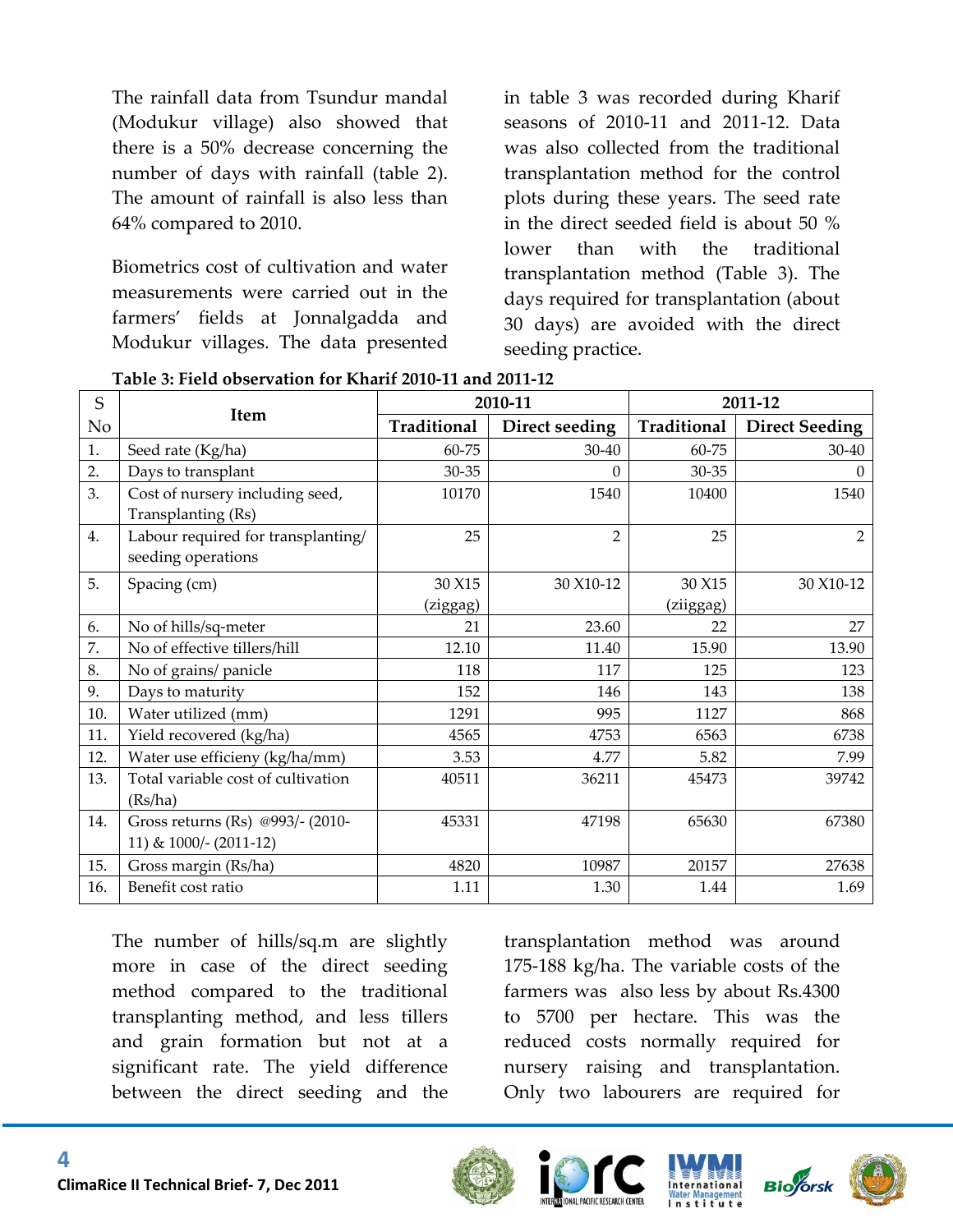direct seeding, while 25 are needed for the transplantation method (Average manday/ labour cost is about 150 Rs/day).

#### **Water measurements:**

RBC flumes were installed in farmers' fields for both the direct seeding and the traditional transplanting method. Five flumes were installed in the direct seeded fields and two flumes in the control (traditional transplantation). The RBC flume has the capacity to discharge 50 lps at its maximum point. The farmers were asked to observe the flume point and the amount of water applied each time they irrigated their fields. The applied water was computed with the flumes discharge capacity chart. The effective rainfall amount was also considered in the water utilisation, which is about 70% in the semidry areas (equation 2). The direct seeding practice has reduced water consumption by 250- 300 mm (table 3).

Water use efficiency was found to be higher in direct seeded fields; this was also true for the season with little rainfall and more sunshine (2011-12).



Measuring irrigation water through RBC flume:

Water applied in ltr/ha (Li) = (Water height in flume per irrigation x Discharge in ltrs from annexure chart)  $x$ (No of hours x 3600) *equation (1)*

Effective rainfall ltr/ha L2= Rainfall in mm X 10000 X 70/100 *equation (2)*

Total water utilised mm/ha =  $(Li + L2)/$ 10000 *equation (3)*

Where i is 1 to n



RBC flume in the farmers field

#### **Farmers' perception on the Adaptation of direct seeded rice**

The farmers were questioned on their perceptions of the direct seeding method as an adaptation measure. Positive responses were given concerning the reduced costs by avoiding transplantation, free tillering with more number of tillers, a deeper root system that absorbed nutrients effectively from deeper layers, resistance to lodging, higher panicle length, lower occurrence of pests and disease due to less rainfall and lower water demand in the initial crop growth stages.









**5**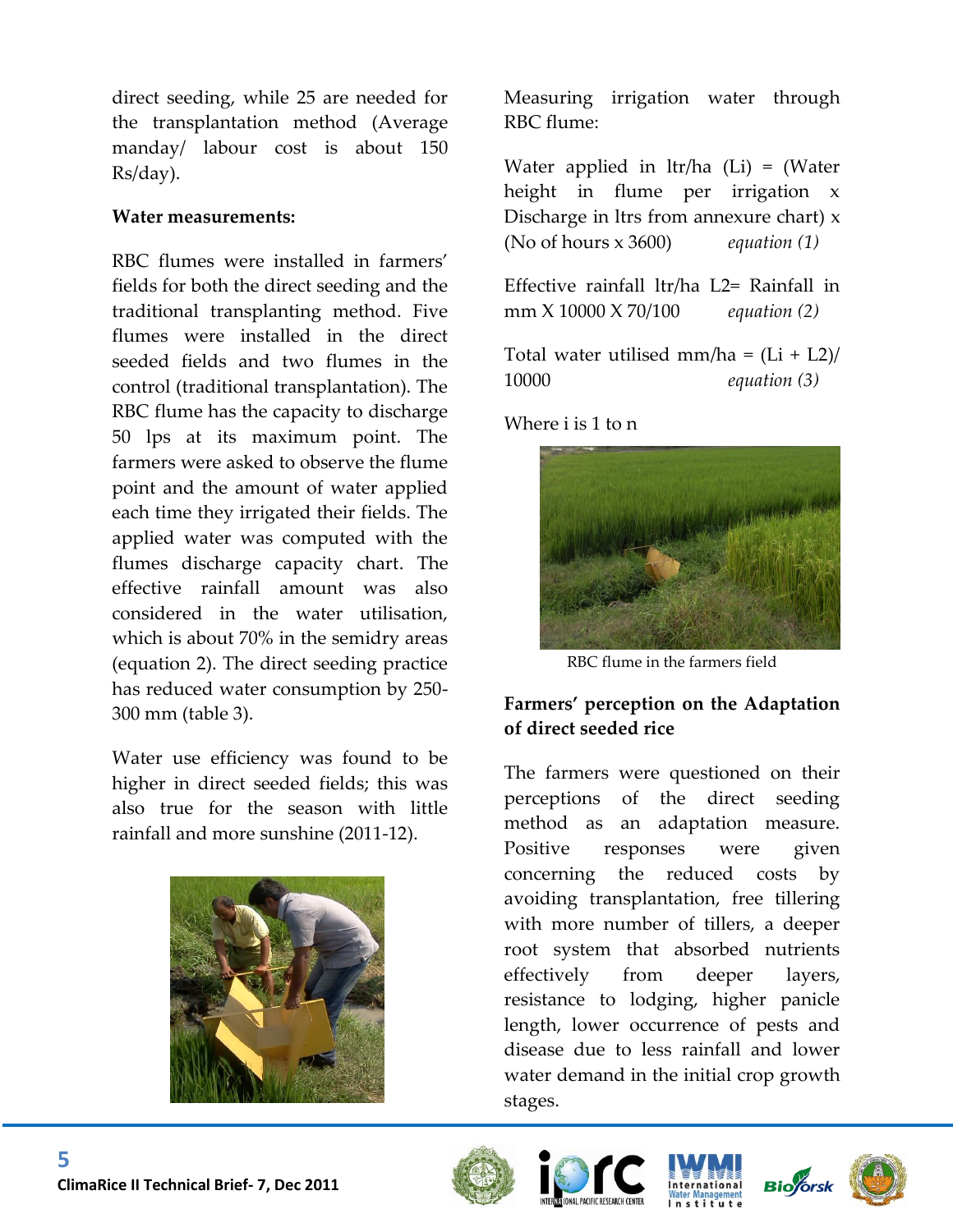#### **Constraints in practicing the direct seeding method**

Farmers also responded on the constraints; major problems pointed out were weed control issues, field levelling and rainfall after seed sowing. Weed growth was high during the intial stages. However, weeds are controlled by pre-emergence and post-emergence herbicides. Generally, pendimethaline (1 lt/acre), pretilachlor+safener (600 ml/acre) is used as a pre-emergence herbicide, and Machetti-Butachlor (1-1.5 lt/acre), Oxydiargyl (30-40 gm/acre), Bispyribacsodium (100 ml/acre) and 2,4- D sodium salt (500 gms/acre) are used as post-emergence herbicides based on the type of weed. Bispyribacsodium controls weeds effectively at the 2-4 leaf stage. After using the herbicide, 3-4 labourers are sufficient for controlling weeds manually.

#### **Management practices for reducing Methane in Paddy fields:**

Methane emitted from paddy can be controlled by various management practices such as reducing the number of irrigations, multiple drainage system during the crop cycle, alternate wetting and drying, azolla application, semi-dry cultivation, Mycorrhiza and methanotrophs application (Khosa et al. 2011, Zheng et al. 2000, Lakshmanan et al., 2009 a  $& b$ ). For example, the midseason drainage has been reported to reduce methane emissions by 50% compared to continuous flooding (Gupta et al., 2002). Tyagi et al.(2010) observed that methane flux was reduced by 9% when drainage was done at the tillering stage. While mid-season drainage and multiple drainage reduced methane fluxes by 36.7 and 41%, respectively. Alternate wetting and drying of rice fields eliminated the second flux of methane because strong anaerobic conditions could not develop in the scheduled irrigation (Cai et al., 1997). This favors an increased oxygen supply to the soil inhibiting methane production by methanogens (Wang et al., 1999). The direct seeding method combined with a reduced number of irrigations at the intial stages of crop gowth, followed by alternate wetting and drying of rice fields, can reduce methane emissions. The water regime of soil is an important factor for the gas exchange between soil and atmosphere and has a direct impact on the processes involved in methane emission. For methanogenesis to take place, it is of primary importance that the soils should have enough moisture to create an anoxic condition. Drainage is a major modifier of seasonal methane emission pattern. A single mid-season drainage may reduce seasonal methane emission. This emission could be reduced further by intermittent irrigation yielding a 30 per cent reduction as compared to midseason drainage (Lu *et al*., 2000).

#### **Conclusion and Recommendations**

The direct seeding method in paddy reduced water utilisation and cost of labour. The method is efficient in terms of water use and economics reducing







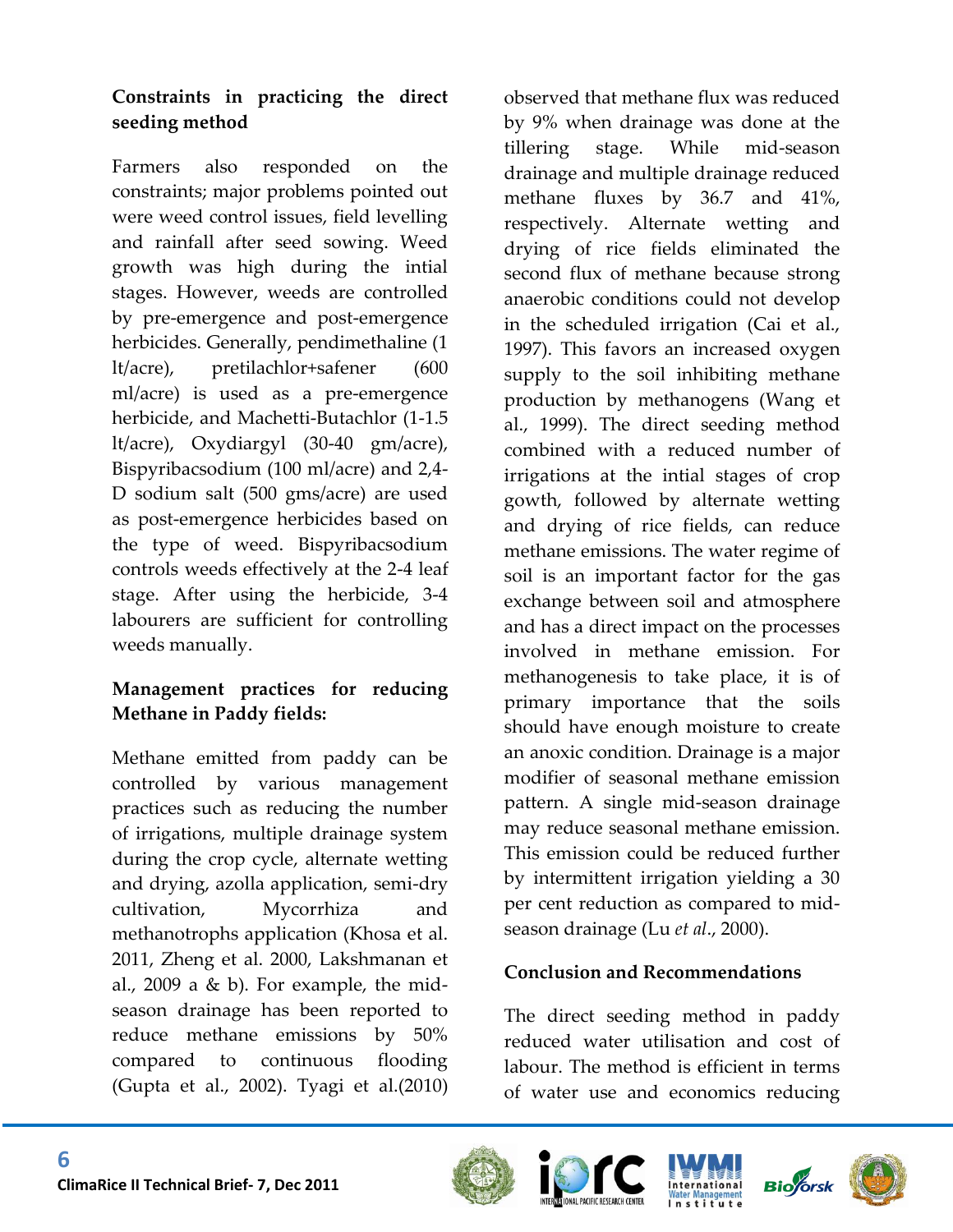the resource scarcity. The yields are slightly higher in the direct seeding but not at a significant rate (3-4 % increase). The number of hills are also more in the method but less effective tillers compared to the traditional transplanting method. Given the advantages of efficient resource utilisation the direct seeding paddy need to be upscaled in a large scale. The upscaling procedure requires more awareness on the practice by organizing field visit, publications with scientific results, block level recommendations through the agricultural department etc. The method can be more focused in the canal commands at a larger scale for equal distribution of water to all the head, middle and tail end regions. Nonetheless, more scientific studies are required with seed variety testing, methane gas emissions, socio-economic and adaptation studies.

#### **References**

Cai, Z.C., Xing, G.X., Yan, X. Y., Xu, H., Tsuruta, H., Yagi, K. and Minami, K. (1997). Methane and nitrous oxide emissions from rice paddy fields as affected by nitrogen fertilizers and water management. Plant and Soil, Vol.196, pp: 7-14.

Directorate of Economics and statistics (2011). Department of Agriculture and Cooperation, Ministry of Agriculture, Government of India. [http://eands.dacnet.nic.in/MajorCrops.ht](http://eands.dacnet.nic.in/MajorCrops.htm) [m](http://eands.dacnet.nic.in/MajorCrops.htm)

FAOSTAT (2007). Online statistical database [\(www.fao.org\)](http://www.fao.org/)

Gupta, P.K., Sharma, C., Bhattachyarya, S. and Mitra, A.P. (2002). Scientific basis for establishing country greenhouse gas estimates for rice-based agriculture: An Indian case study. Nutrient Cycling Agroecosystems, Vol.64, pp:19-31

Hou AH, Chen GX, Wang ZP, Van Cleemput O, Patrick WH Jr (2000) Methane and nitrous oxide emissions from a rice field in relation to soil redox and microbiological processes. Soil Science society of America Journal 64**,**  2180-2186.

Khosa, M.k., Sidhu, B.S. and Benbi, D. K. (2011). Methane emission from rice fields in relation to management of irrigation water. Journal of Environment Biology, Vol.32, pp: 169-172.

Lakshmanan, A. Geethalakshmi, V. and Udaya Sekhar Nagothu. (2009a). Azolla and cyanobacterial systems in supplementing nitrogen to rice besides minimizing methane flux. Technical breif 2, CLIMARICE: Climate change and persistent droughts: Impact, vulnerability and adapatation in rice growing sub-divisions in India.

Lakshmanan, A., Geethalakshmi, V. and Udaya Sekhar Nagothu. (2009b). Facultative methylotrophs – An eco friendly biofertilizer for growth primition and methane oxidation in rice fields, Technical breif 3, CLIMARICE: Climate change and persistent droughts: Impact, vulnerability and adapatation in rice growing sub-divisions in India.